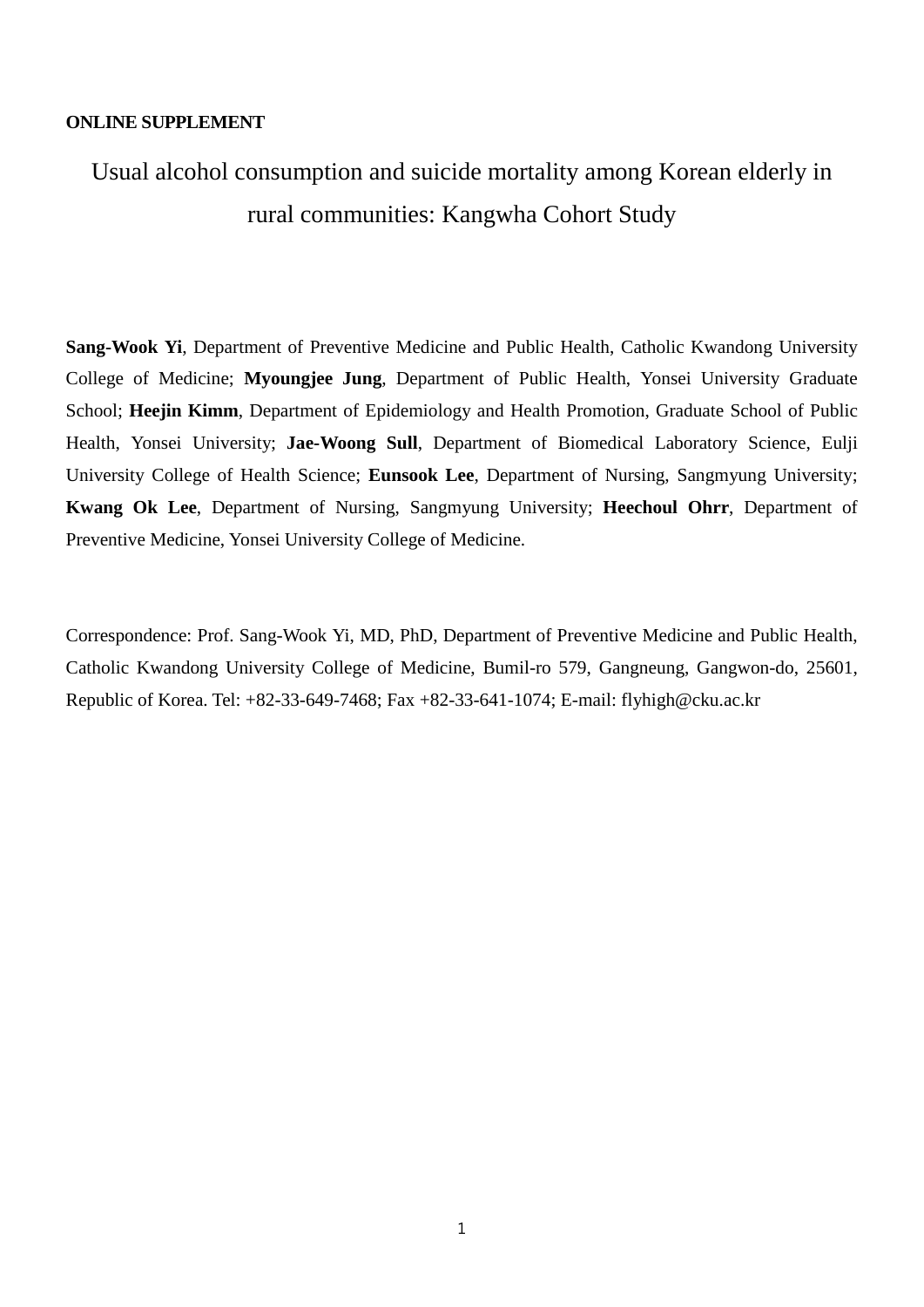|                           |                          |         |                |                                                            | Unadjusted |                      | Multivariable-adjusted |                      |
|---------------------------|--------------------------|---------|----------------|------------------------------------------------------------|------------|----------------------|------------------------|----------------------|
| <b>Variables</b>          | <b>Classification</b>    | Person- | years suicide  | No. Crude suicide rate <sup>a</sup><br>$(95\% \text{ CI})$ | p-value    | <b>HR (95% CI)</b>   | p-value                | $HRb$ (95% CI)       |
| Age at enrollment         | One-year increase        | 88,376  | 61             | 69 (54-89)                                                 | 0.916      | $1.00(0.96-1.05)$    | 0.598                  | $1.01(0.97-1.06)$    |
| Gender                    | Women                    | 55,396  | 24             | 43 (29-64)                                                 |            | 1.00 (Reference)     |                        | 1.00 (Reference)     |
|                           | Men                      | 32,980  | 37             | $112(81-155)$                                              | < 0.001    | $3.01(1.8-5.05)$     | 0.322                  | $1.49(0.68-3.25)$    |
| Smoking                   | Current smoker           | 34,358  | 37             | 108 (78-148)                                               | < 0.001    | $3.25(1.88-5.61)$    | 0.037                  | $2.09(1.05-4.18)$    |
|                           | Past smoker              | 3,458   | 4              | 116 (45-297)                                               | 0.028      | 3.32 (1.13-9.73)     | 0.201                  | $2.13(0.67-6.82)$    |
|                           | Never smoker             | 50,559  | 20             | $40(26-61)$                                                |            | 1.00 (Reference)     |                        | 1.00 (Reference)     |
| Body mass index, $kg/m^2$ | <18.5                    | 5,910   | $\overline{2}$ | 34 (9-123)                                                 | 0.374      | $0.53$ $(0.13-2.17)$ | 0.292                  | $0.46$ $(0.11-1.93)$ |
|                           | 18.5-24.9                | 65,645  | 49             | 75 (56-99)                                                 |            | 1.00 (Reference)     |                        | 1.00 (Reference)     |
|                           | $\geq$ 25.0              | 16,821  | 10             | 59 (32-109)                                                | 0.417      | $0.75(0.38-1.49)$    | 0.707                  | $1.14(0.57-2.31)$    |
| Hypertension              | No                       | 40,080  | 33             | 82 (59-116)                                                |            | 1.00 (Reference)     |                        | 1.00 (Reference)     |
|                           | Yes                      | 48,296  | 28             | 58 (40-84)                                                 | 0.358      | $0.79(0.48-1.31)$    | 0.215                  | $0.72(0.43-1.21)$    |
| Self-rated health         | Good or fair             | 69,256  | 42             | $61(45-82)$                                                |            | 1.00 (Reference)     |                        | 1.00 (Reference)     |
|                           | Poor                     | 19,120  | 19             | 99 (64-155)                                                | 0.057      | $1.69(0.98-2.91)$    | 0.024                  | $1.88(1.09-3.26)$    |
| Marital status            | Living with a spouse     | 60,492  | 52             | 86 (66-113)                                                |            | 1.00 (Reference)     |                        | 1.00 (Reference)     |
|                           | Not living with a spouse | 27,884  | 9              | $32(17-61)$                                                | 0.013      | $0.41(0.2-0.83)$     | 0.203                  | $0.60$ $(0.27-1.32)$ |
| Education                 | Ever                     | 33,967  | 26             | $77(52-112)$                                               |            | 1.00 (Reference)     |                        | 1.00 (Reference)     |
|                           | <b>Never</b>             | 54,409  | 35             | 64 (46-89)                                                 | 0.606      | $0.87(0.53-1.45)$    | 0.235                  | $1.42(0.8-2.52)$     |
| Occupation                | Non-agriculture          | 15,670  | 6              | 38 (18-84)                                                 |            | 1.00 (Reference)     |                        | 1.00 (Reference)     |
|                           | Agriculture              | 72,706  | 55             | 76 (58-98)                                                 | 0.110      | 1.99 (0.86-4.62)     | 0.172                  | 1.81 (0.77-4.24)     |

Table S1. Crude death rates and hazard ratios of suicide death by other risk factors in Korean elderly.

CI, confidence interval; HR, hazard ratio

a Death rate per 100,000 person-years

b Variables included in the Cox model were all variables in the table and alcohol intake status (current drinker, non-drinker).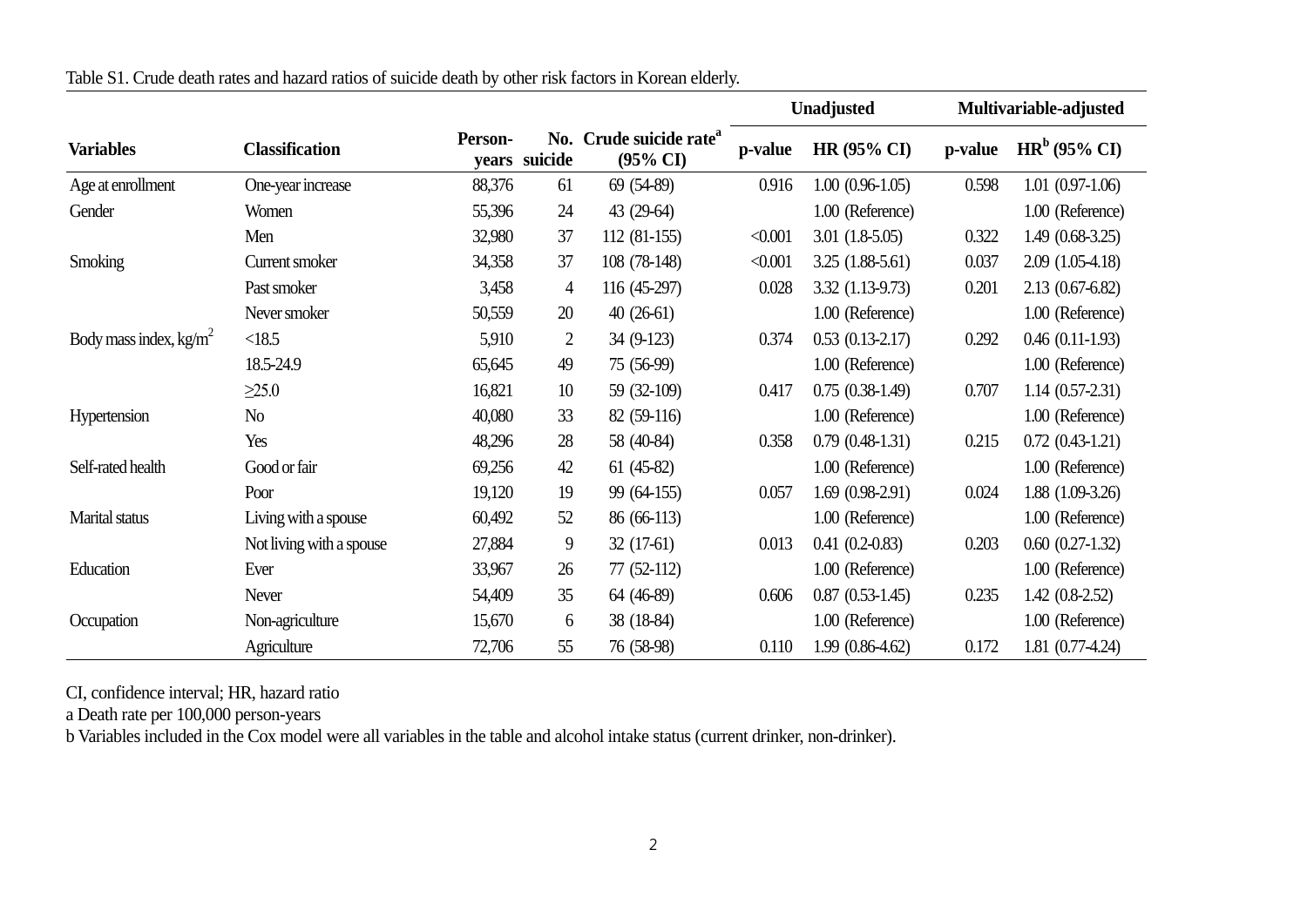|                                                    |                                                 |         | Model1 <sup>a</sup> | Model2 <sup>b</sup> |                    | Model3 <sup>c</sup> |                    |
|----------------------------------------------------|-------------------------------------------------|---------|---------------------|---------------------|--------------------|---------------------|--------------------|
| <b>Variables</b>                                   | <b>Classification</b>                           | p-value | <b>HR (95% CI)</b>  | p-value             | <b>HR (95% CI)</b> | p-value             | <b>HR (95% CI)</b> |
| Alcohol intake status                              | Non-drinker                                     |         | 1.00 (Reference)    |                     | 1.00 (Reference)   |                     | 1.00 (Reference)   |
|                                                    | Current drinker                                 | 0.107   | $1.68(0.9-3.14)$    | 0.112               | $1.66(0.89-3.11)$  | 0.108               | $1.67(0.89-3.13)$  |
| Alcohol intake frequency                           | Non-drinker                                     |         | 1.00 (Reference)    |                     | 1.00 (Reference)   |                     | 1.00 (Reference)   |
|                                                    | 4 or less days a month                          | 0.792   | $1.13(0.45-2.84)$   | 0.778               | $1.14(0.46-2.85)$  | 0.760               | $1.15(0.46-2.89)$  |
|                                                    | 2-6 days a week                                 | 0.257   | $1.58(0.72-3.49)$   | 0.277               | $1.55(0.7-3.41)$   | 0.271               | $1.56(0.71-3.43)$  |
|                                                    | Daily                                           | 0.003   | $3.65(1.57-8.47)$   | 0.003               | 3.54 (1.53-8.18)   | 0.003               | $3.50(1.51-8.09)$  |
| Alcohol intake frequency                           | One drinking day increase per<br>week           | 0.006   | $1.17(1.05-1.31)$   | 0.007               | $1.17(1.04-1.31)$  | 0.008               | $1.17(1.04-1.31)$  |
| Alcohol intake amount,                             | Non-drinker                                     |         | 1.00 (Reference)    |                     | 1.00 (Reference)   |                     | 1.00 (Reference)   |
| g alcohol/drinking day                             | Below 70 $g \ll 5$ drinks)                      | 0.882   | $1.06(0.47-2.42)$   | 0.894               | $1.06(0.47-2.4)$   | 0.898               | $1.05(0.46-2.39)$  |
| $\left(\frac{drink}{drinking}\right)$ <sup>d</sup> | $70-139$ g (5-9 drinks)                         | 0.027   | $2.42(1.1-5.31)$    | 0.028               | $2.42(1.1-5.3)$    | 0.025               | $2.46(1.12-5.41)$  |
|                                                    | 140 g or over $(\geq 10 \text{ drinks})$        | 0.029   | $2.81(1.11-7.11)$   | 0.030               | $2.79(1.1-7.07)$   | 0.030               | $2.79(1.1-7.06)$   |
| Alcohol intake amount                              | $5$ drink $(70 g)$ increase per<br>drinking day | 0.002   | $1.38(1.12-1.69)$   | $0.002\,$           | $1.38(1.12-1.69)$  | 0.002               | $1.38(1.12-1.69)$  |
| Alcohol intake amount,                             | Non-drinker                                     |         | 1.00 (Reference)    |                     | 1.00 (Reference)   |                     | 1.00 (Reference)   |
| g alcohol/week                                     | Below 70 $g \leq 5$ drinks)                     | 0.952   | $0.97(0.38-2.46)$   | 0.953               | $0.97(0.39-2.45)$  | 0.956               | $0.97(0.39-2.46)$  |
| $(drink/week)^d$                                   | 70-209 g (5-14 drinks)                          | 0.559   | $1.38(0.47-4.04)$   | 0.574               | 1.36 (0.47-3.98)   | 0.554               | $1.38(0.47-4.05)$  |
|                                                    | $210-419$ g (15-29 drinks)                      | 0.028   | $2.85(1.12-7.26)$   | 0.028               | 2.84 (1.12-7.19)   | 0.030               | $2.80(1.11-7.11)$  |
|                                                    | $420$ g or over ( $\geq$ 30 drinks)             | 0.011   | 2.96 (1.28-6.83)    | 0.013               | 2.89 (1.25-6.67)   | 0.012               | 2.91 (1.26-6.72)   |
| Alcohol intake amount                              | (10-drink) increase per<br>140 g<br>week        | < 0.001 | $1.12(1.06-1.19)$   | < 0.001             | $1.12(1.06-1.19)$  | < 0.001             | $1.12(1.06-1.19)$  |

Table S2. Adjusted hazard ratios of suicide death by alcohol intake-related variables according to different models in Korean elderly during 1985-2008 (Sensitivity analysis).

CI, confidence interval; HR, hazard ratio

a In order to reduce overfitting, risk factors with the model p value < 0.2 for the Wald test in the univariate Cox analysis were included in the multivariable Cox model; those factors were sex, smoking status, self-rated health compared to the same age group, marital status, and occupation.

b Due to a potential violation of the proportional assumption from hypertension, marital status, and a dummy variable of BMI ( $\geq$  25 kg/m<sup>2</sup>), these three variables were excluded, and age at enrollment, sex, smoking status, self-rated health compared to the same age group, education, and occupation were adjusted for.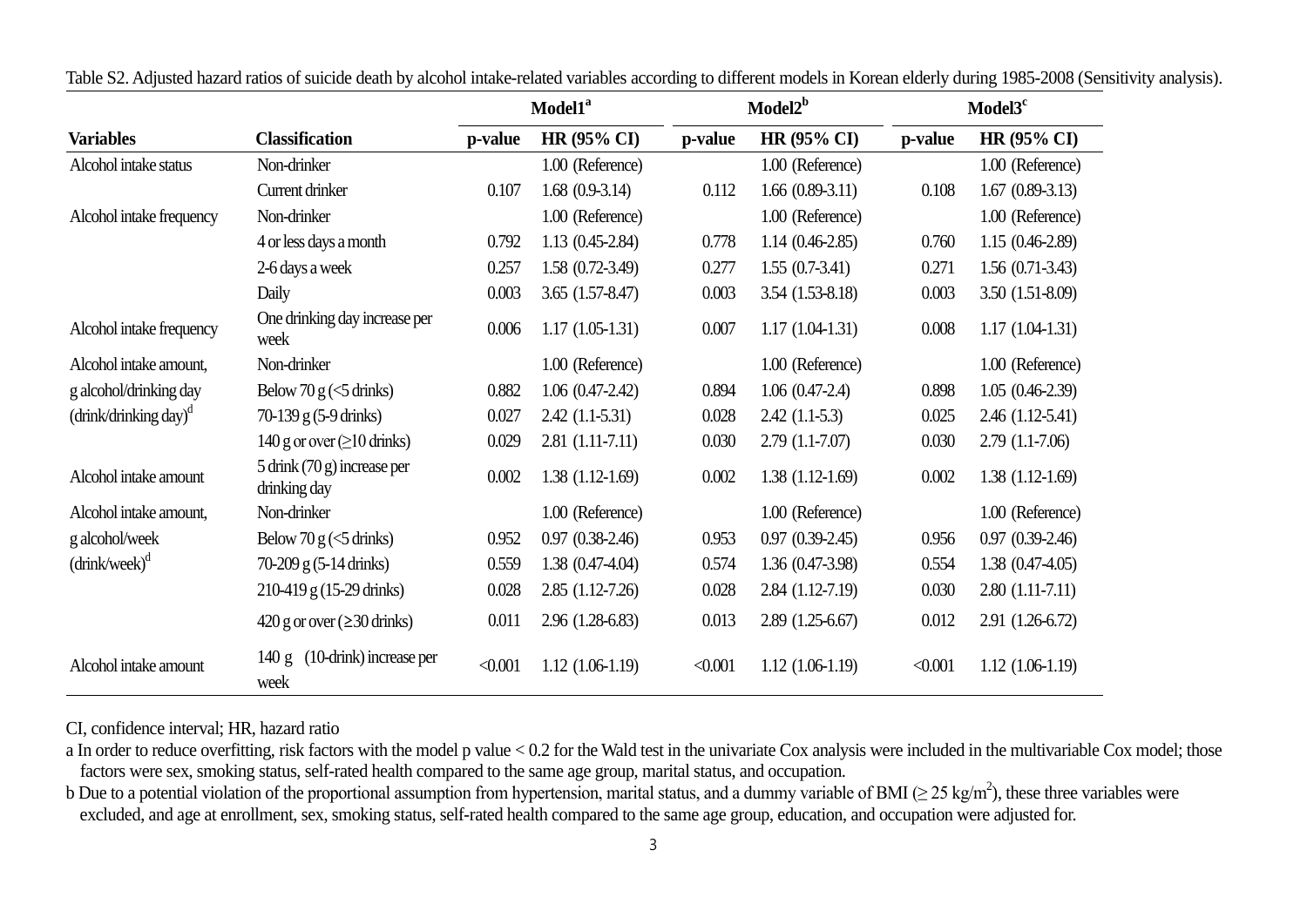- c Due to a potential violation of the proportional assumption from hypertension, marital status, and a dummy variable of BMI ( $\geq$  25 kg/m<sup>2</sup>), a Cox model stratified by marital status was applied after adjustment for age at enrollment, sex, smoking status, self-rated health compared to the same age group, education, and occupation (since marital status [p=0.013] was associated with suicide death in univariate Cox analysis, while BMI [p=0.51] and hypertension [p=0.36] were not).
- d 1 standard drink was considered to be approximately 14 g according to the National Institute on Alcohol Abuse and Alcoholism of the US.